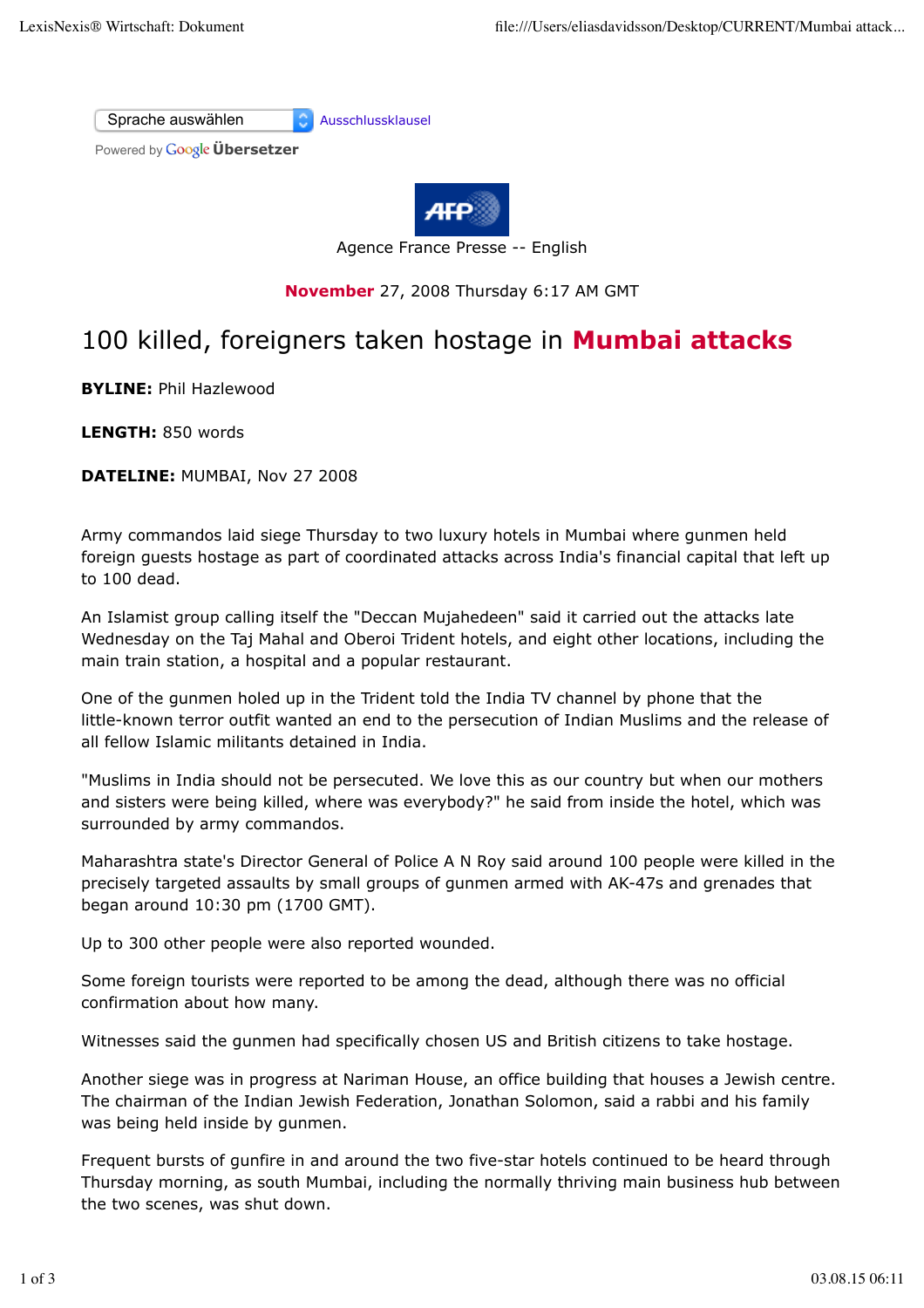The main Bombay Stock Exchange, itself hit by a terror attack in 1993, was also closed, as were shops, schools and businesses.

An official told AFP that the England cricket team had also decided to abandon their tour of India and return home following the attacks.

Army commandos stormed the Taj under the cover of night, apparently leading to the release of some guests inside, with television footage showing people being shepherded out of the building.

Shortly afterwards, the upper floors of the landmark hotel became engulfed in flames.

Police said two gunmen were shot dead, but two more were still believed to be holed up inside the hotel. Explosions and gunfire were still being heard at 9:00 am.

Fire engines were brought in to rescue trapped guests through their windows.

"We have one man who has a bullet wound in his stomach," one woman told a TV channel by phone from a room where she was hunkered down with around 35 other guests.

There was also a stand-off at the Oberoi Trident hotel, where at least two gunmen were believed to be holding out with around half-a-dozen hostages.

Earlier, several men armed with AK-47 rifles had stormed into the passenger hall of Mumbai's main Chhatrapati Shivaji railway station, firing indiscriminately and throwing grenades.

Firing was also reported at Cama Hospital in south Mumbai, and three people were reported killed in what police called a "bomb blast" in a taxi in the southeast of the city.

One British guest at the Taj, Rakesh Patel, said he had been among a dozen people herded together by two heavily armed men and taken up to the hotel's upper floors.

"They were very young, like boys really, wearing jeans and T-shirts," the guest said.

"They said they wanted anyone with British and American passports and then they took us up the stairs. I think they wanted to take us to the roof," he said, adding that he and another hostage managed to escape on the 18th floor.

British businessman Alex Chamberlain told the Sky network that similar national profiling had been conducted by the gunmen in the Oberoi.

"They told everybody to stop and put their hands up and asked if there were any British or Americans. My friend said to me, 'don't be a hero, don't say you are British'," Chamberlain said.

One Japanese was among the dead, the foreign ministry in Tokyo said, while at least two Australians were injured.

Indian President Pratibha Patil, in Vietnam on an official visit, described the attack as "the work of those who have no regard for human life."

The United States and Britain led global condemnation, with Washington describing the attacks as "horrific", and US president-elect Barack Obama pledging to work with India to "root out and destroy terrorist networks".

Britain's Prime Minister Gordon Brown said the "outrageous" attacks would be met with a "vigorous response".